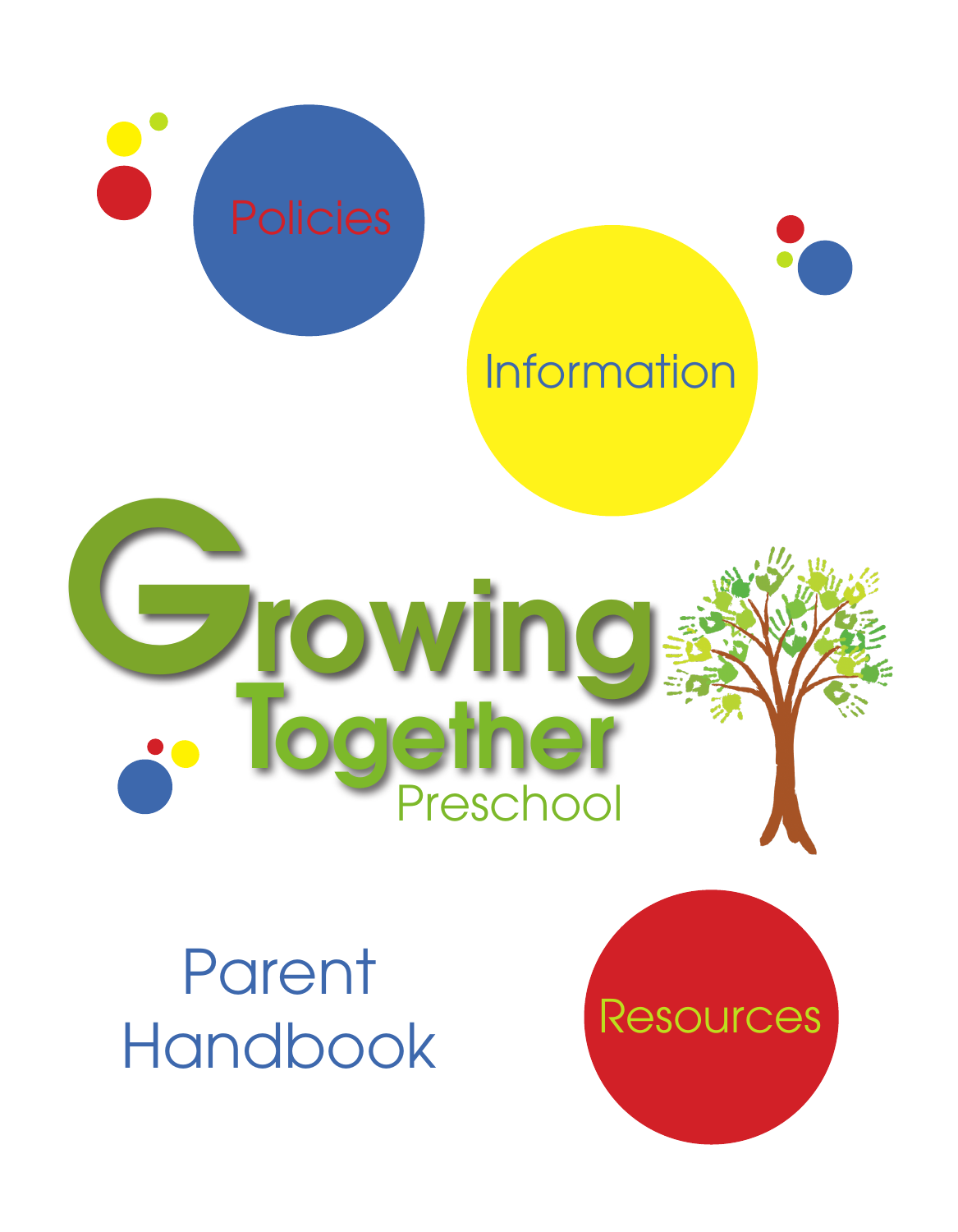## Table of Contents

### General Information 1–2

Parent Letter Contact Information Mission, Vision, Beliefs Paths to Quality Certification

#### Educational Programming 2–5

The HighScope Approach HighScope Conflict Resolution Strategy Encouragement vs. Praise Assessment Handwriting Without Tears Fundations Pre-K Early Literacy

#### Classes 5–7

Class Offerings **Registration** Required Documents What to Bring to School Toy Policy Snacks and Meals **Tuition** Pickup Policy Authorization for Child Release

#### Emergency/Safety 7–8

Emergency Closings and Delay Virtual Learning eLearning Days Temporary Preschool & Classroom Closure Emergency Staffing Plan Notifying Parents Child care Resource & Referral Agency Safety & Emergency Procedures

| <b>Health</b>     | <b>Medications/Health Plans</b><br>Student Illness or Injury<br>COVID-19 Guidance<br>Communicable Diseases/Fever<br>Safe Conditions Policy                  | $8 - 11$  |
|-------------------|-------------------------------------------------------------------------------------------------------------------------------------------------------------|-----------|
| <b>Discipline</b> | <b>Discipline</b><br>Calming Area<br>Grievances/Concerns                                                                                                    | $11 - 12$ |
|                   | <b>Celebrations/Holidays</b><br>Celebrations<br>Religious Holidays                                                                                          | 12        |
|                   | <b>Parent Involvement</b><br>Parent and Family Involvement<br><b>Parent-Teacher Conferences</b>                                                             | $12 - 13$ |
| Reporting         | Reporting of Child Abuse & Neglect<br>Confidentiality                                                                                                       | 13        |
|                   | <b>Misc. Information</b><br>Photo Release Information<br>Policy on Alcohol, Tobacco,<br>Firearms, Illegal Substances<br>Right to Revise Handbook & Policies | 13        |

Acknowledgment of Handbook 14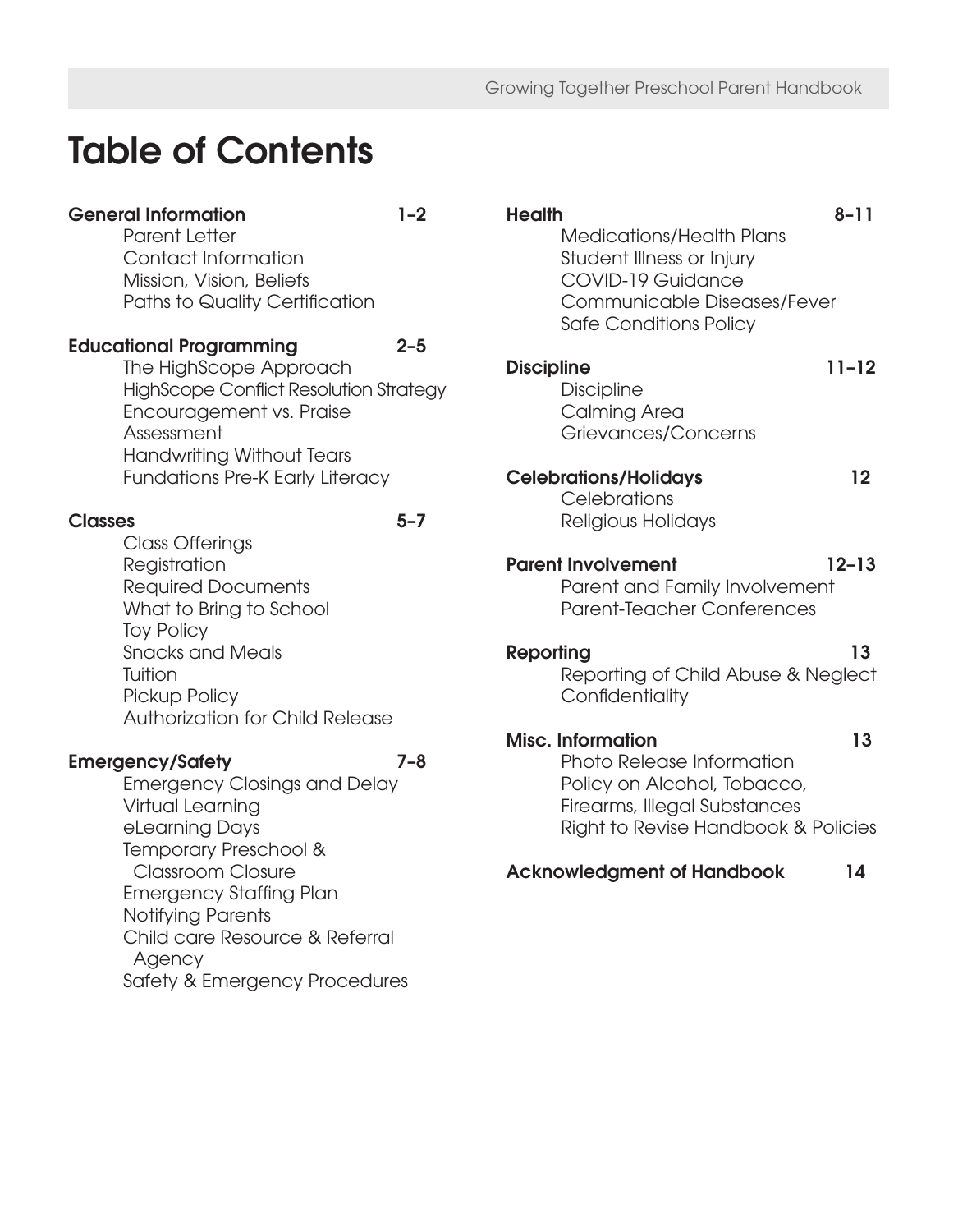Dear Parents,

Welcome to School City of Mishawaka's Growing Together Preschool. We are both excited and honored that you have chosen our program for your child. Our purpose is to provide the highest quality early childhood program in a secure, nurturing and stimulating environment. Growing Together Preschool serves the physical, emotional and intellectual needs of the child and their families. We meet these goals with our age-appropriate curriculum, our highly qualified staff and our ongoing communication with parents.

This Parent Handbook has been designed to provide important information that parents need. We expect parents to read this handbook, follow the policies and procedures outlined and provide us with all the required information. Please make sure to review the hand book regularly and keep it for reference throughout the year. Enrollment Forms in the Registration Packet and on the checklist must be completed/ signed and returned to the Preschool Office to complete the registration process in order to comply with State Regulations.

Growing Together Preschool welcomes all children and is committed to providing developmentally appropriate early learning and development experiences that support the full access and participation of each and every child. We believe that each child is unique and work in partnership with families and other professionals involved with the child to provide the support every child needs to reach their full potential.

The teachers at Growing Together Preschool use developmentally appropriate practices and consider the unique needs of all children when planning. Staff will make every attempt to make any adaptations or modifications necessary to meet the needs of the children. Schedules, routines and activities are flexible and the staff will work with therapists, special educators and other professionals to integrate individual accommodations, modifications and strategies into classroom routines and activities. Any adaptations will be reviewed with families and other professionals supporting the child.

All of the dedicated, caring staff at Growing Together Preschool want to be certain that your child has the very best early childhood experience possible. We want to thank you for entrusting us with that privilege and responsibility. We look forward to a positive and productive year where we are able to work in partnership with you to best support our children. We hope you enjoy your experience with us!

Sincerely, Janice White Director, Growing Together Preschool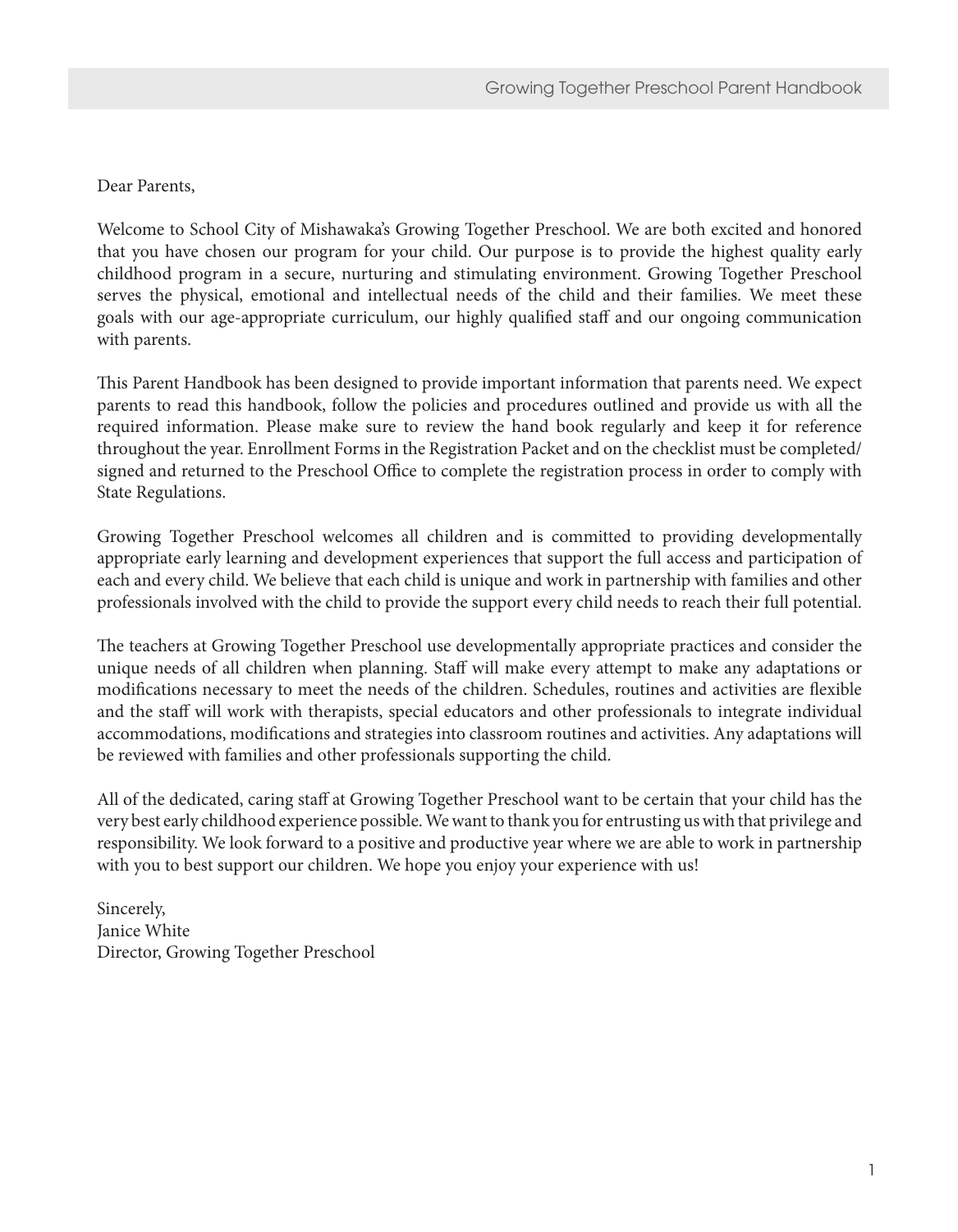#### Contact information

Growing Together Preschool Website: www.mishawakaschools.com Director: whitej@mishawaka.k12.in.us

Growing Together Preschool Beiger Elementary School 1600 E. Third St. Mishawaka, IN 46544 Phone: (574) 254-4711

Growing Together Preschool LaSalle Elementary School 1511 Milburn Blvd. Mishawaka, IN 46544 Phone: (574) 254-4800

#### Mission, Vision, Beliefs **Mission:**

Our mission is to provide high-quality, safe, developmentally appropriate and stimulating early education experiences that promote each student's social/emotional, physical and cognitive development to ensure that the students of School City of Mishawaka are prepared for success in school and have a love for lifelong learning.

#### **Vision:**

The students of School City of Mishawaka are curious, independent, and have a love of learning that equips them to become contributing members of our community and the world.

#### **Beliefs:**

- Children are the most valuable resource in the community.
- High quality early childhood experiences make a difference in establishing lifelong academic and social emotional success.
- Play is mandatory for brain development, developing self-regulation, and advancing language, cognition, and social competence.
- Early childhood education must be devel opmentally appropriate and individualized. The multi-sensory and hands-on activities must focus on the abilities and needs of the individual child.
- Parents, families, and members of the com munity at-large are essential in providing a

 strong foundation for a child's present and future development over all domains: physical, social, cognitive, and emotional.

• Early childhood professionals must have adequate preparation, and continued professional development to plan and execute developmentally appropriate early childhood experiences for the students in School City of Mishawaka.

#### Paths to Quality Certification

Growing Together Preschool has recently improved our quality of care, by becoming Level 3 Paths to Quality certified. Programs that voluntarily participate in Paths to Quality demonstrate a commitment to providing high quality care and education for students. Paths to Quality certification ensures that programs are providing safe, nurturing environments, proper adult/student ratios, and an intentionally planned curriculum that supports the young student's social emotional, physical, and cognitive development.

#### Educational Programming

We utilize the Indiana Early Learning Foundations, inlearninglab.com/collections/early-learning -foundations-guidance which are connected to the Indiana Kindergarten Standards. These Foundations guide the implementation of curricular activities to promote kindergarten readiness for all of our students.

#### The HighScope Approach

Taken from: The Early Years Count! Education Initiative of the Community Foundation of St. Joseph County.

HighScope is a national leader in the field of early childhood training and research. Founded in 1970, the nonprofit organization is headquartered in Ypsilanti, Michigan. Five basic principles form the framework of the HighScope approach.

Active Learning: Children learn best, say experts in the HighScope approach, "through active involvement with people, materials, events, and ideas." Active learning is fundamental to the HighScope educational approach. It has five key ingredients: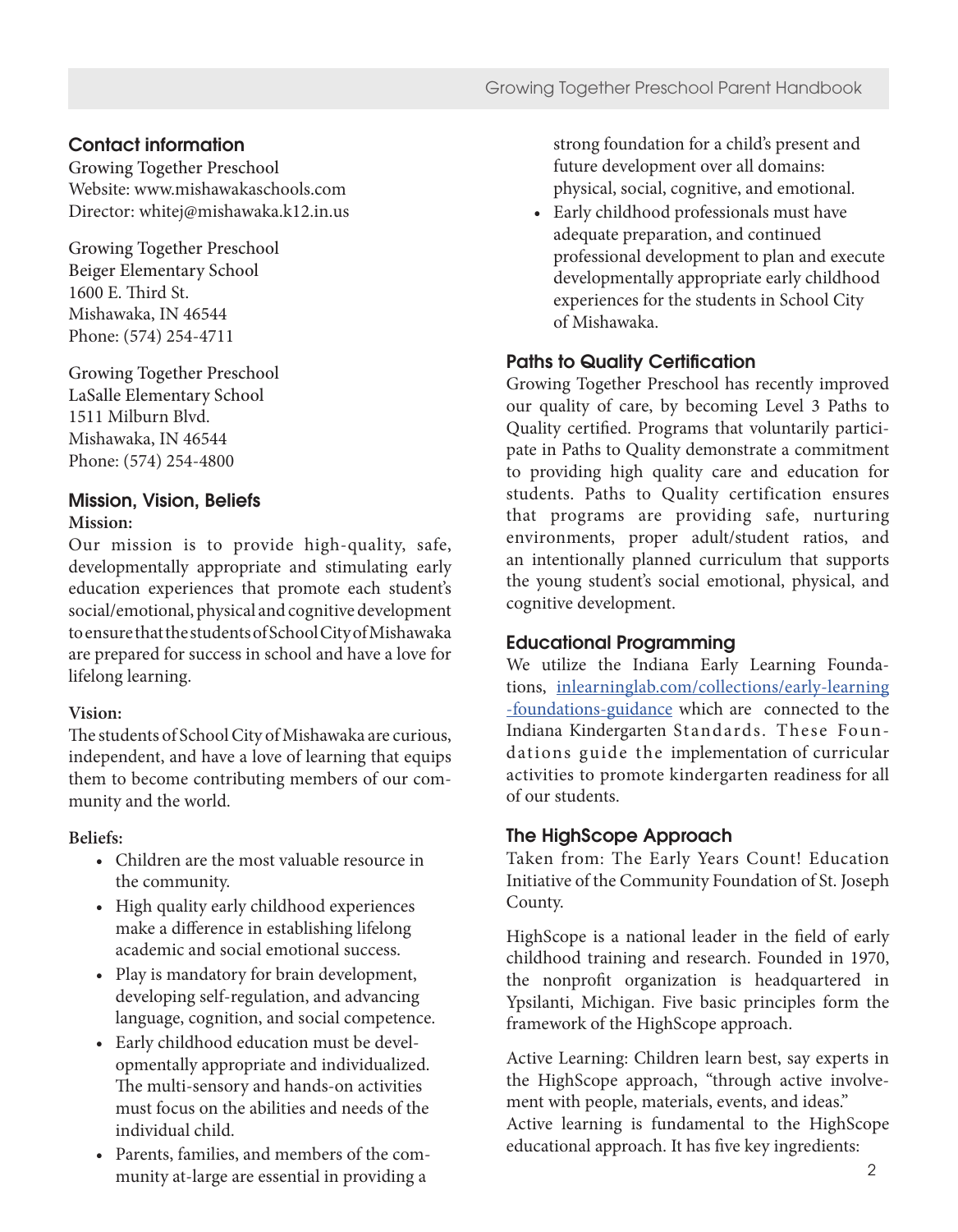- Materials- A variety of interesting materials are readily accessible to children.
- Manipulation- Children are free to move, handle, explore, and work with the materials.
- Choice- Children have opportunities to set their own goals and select materials, activities, and play partners.
- Language from the children- Children communicate verbally and nonverbally, what they are doing and what they have done. Support from adults- Adults encourage the children's efforts and help them extend or build upon their work by talking with them about what they are doing.

Learning Environment: In the HighScope classroom, every effort is made to create a safe, comfortable, and uncluttered environment where children can play freely, either alone or with friends. Throw rugs, soft chairs and cushions create cozy surfaces. Rooms are filled with light, colors, and textures.

Clearly laid out interest areas are organized around specific kinds of play and are identified with simple names that make sense to children-house area, block area, toy area, book area. Children learn to sort materials by appearance or purpose, arrange them by size, match them by number and so on.

Materials are open-ended, meaning that children can use them in many different ways instead of one "correct" way. Materials such as family photographs and cooking utensils reflect children's everyday lives. Dolls and play figures look like people in the community. The outdoor space is also inviting, with natural plant life, open areas for moving freely and sturdy climbing equipment.

Adult-Child Interaction: Many teachers believe that as long as children are handling materials, they are engaged in active learning. Manipulation of materials is essential, of course, but by itself does not constitute active learning. Adults plan the kinds of experiences children need in order to grow in all areas of development. Children are also most likely to become actively involved in learning and achieve higher levels of social, cognitive, and language functioning when adults form partnerships with them. Adult partners are responsive and interactive rather than directive

and controlling. A give-and-take relationship exists, with children and adults both participating as leaders or followers, teachers or learners, speakers or listeners.

By sharing control of the day's activities, children learn how to take responsibility for themselves and one another; develop confidence in their ability to set the course of their own learning; and practice solving child-size problems in age appropriate ways, knowing there is backup support, if needed. Sharing control does not mean letting children take over and run wild. Adults balance the freedom children need for exploration with the limits necessary to guarantee their safety and well-being and to support their individual mental and social development.

Daily Routine: Each day in a HighScope setting follows a schedule of events called the daily routine. This routine provides consistency and predictability for both children and adults. One regular part of the routine- the daily "plan-do-review" process gives children the opportunity to decide what they intend to do (plan), to follow through on their course of action (do), and then reflect on their experiences with other children and adults (review). Large and small group experiences are also part of the daily routine, along with the fellowship of sharing a snack or meal and the fun of being outdoors.

Curriculum Planning & Assessment: Teachers and other caregivers regularly write notes about children's behaviors, experiences, and interests. Each child's development is then measured on the High-Scope Child Observation Record. Experiences that encourage children's growth and development are planned around these careful observations. Teachers also use these notes to help parents better understand their children's development and to make suggestions about how to extend classroom learning at home. To strive for continued high quality, programs can also be evaluated with the HighScope Program Quality Assessment through the Community Foundation's Early Childhood Assessment Project (ECAP).

Thanks to HighScope for Permission to adapt their materials. To learn more, visit highscope.org.

To see how the HighScope Kdls (Key Developmental Indicators) align with the Indiana Early Learning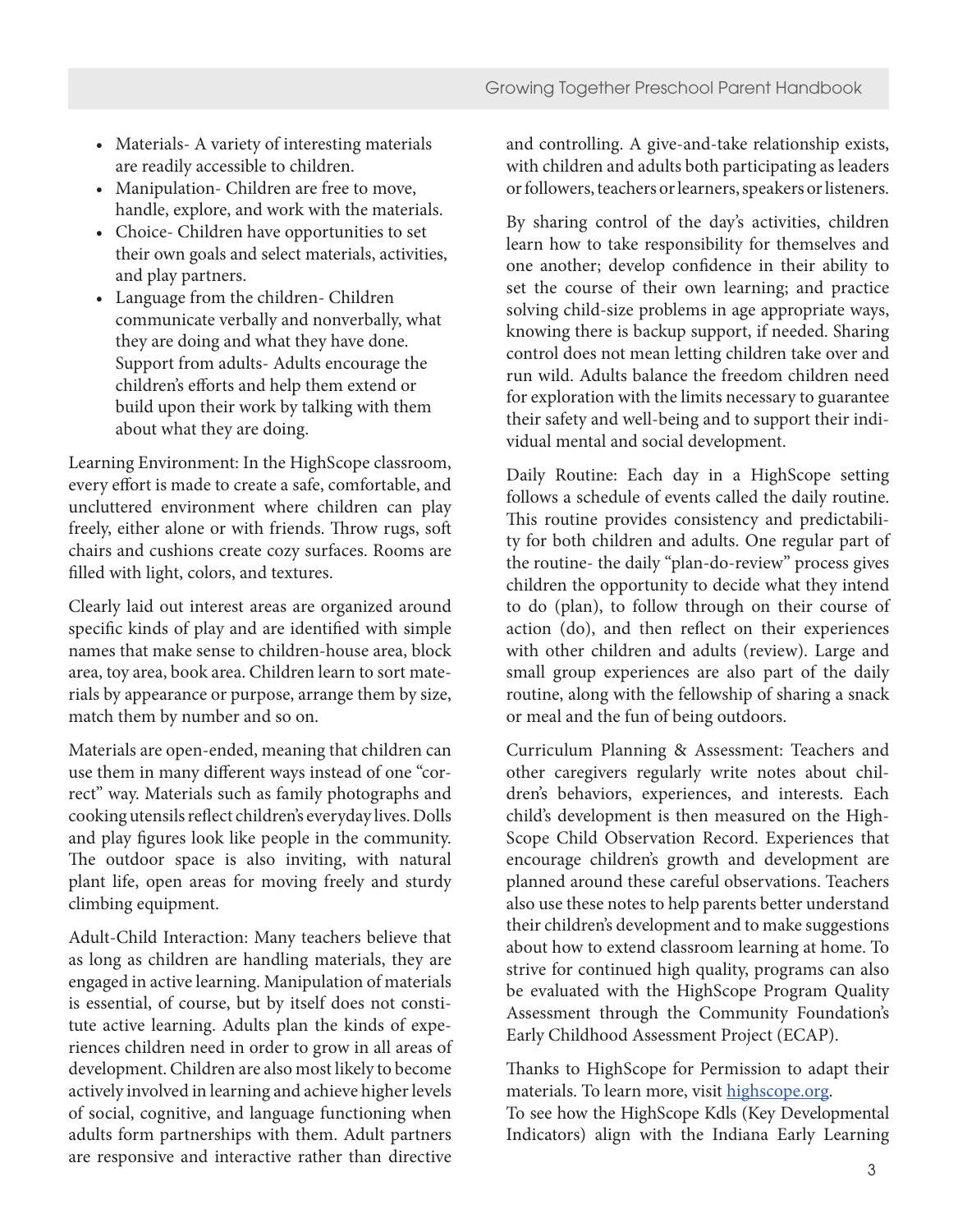Foundations visit the link under Parent Resources on our website: MishawakaSchools.com/preschool.

#### HighScope Conflict Resolution Strategy

Teachers are trained on the HighScope Conflict Resolution Strategy that promotes students resolving conflicts independently and without adult assistance. Teachers model and teach students the words to use instead of a natural show of frustrations or outbursts of screaming and crying, or aggression such as hitting or biting. As students begin to recognize what a problem is, they can begin talking to fix the problem until a solution is found. Together the teacher and student(s) talk through and view each problem with equal importance. Teachers become more of a moderator as students learn the process of how to solve conflicts and suggest solutions. This HighScope strategy creates a much calmer environment where students are solving problems as they arise with minimal to no adult assistance.

#### Encouragement vs. Praise

Encouragement is key to High Scope's approach to child guidance; it implies your faith in the child and communicates your belief in his/her strength and ability. Praise may or may not be encouraging. Praise also has the potential to discourage a child if they fear that next time they may not be able to live up to it. One praises when a job is well done. When a child does poorly, however, they need encouragement much more than when they do well.

Growing Together Preschool also follows School City of Mishawaka's dedication to developing a Growth Mindset in all students and staff. Growth Mindset encourages individuals to keep trying when things are hard and supports the idea that abilities are developed through hard work and dedication.

#### **Assessment**

Growing Together Preschool utilizes the COR Advantage assessment tool for all preschool students. COR advantage assesses early childhood development from infancy through kindergarten in eight content areas, which are related to the eight content areas in the HighScope curriculum: Approaches to Learning; Social and Emotional Development; Physical Development and Health; Language, Literacy,

 and Communication; Mathematics; Creative Arts; Science and Technology; and Social Studies. Each content area comprises items that address key concepts in early learning, for a total of 34 items. These content areas are in correlation with the Early Learning Foundations. Based on objective anecdotal notes about the student, recorded over time by an observer (such as teacher or caregiver), each COR Advantage item is scored using an eight level scale ranging from 0 (lowest) to 7 highest).

Some students may also be assessed using the iSprout assessment. The purpose of Sprout (Indiana Standards Tool for Alternate Reporting of Kindergarten Readiness) is to measure skills in children from infancy to kindergarten. A derivative of Indiana's Early Learning Standards (which are part of the Foundations to Indiana Academic Standards), Sprout is aligned to the Indiana Standards for kindergarten in the areas of English/Language Arts and Mathematics and includes three functional areas: physical, personal care and social-emotional skills. Data from Sprout assessments is used for state reporting for PK students receiving special education.

#### Handwriting Without Tears

The Handwriting Without Tears program suits a wide range of children and adapts to their changing needs as they grow. The Readiness & Writing program acknowledges what all great educators know and research supports: that learning needs to be joyful, child-friendly, and active. We believe in meeting children where they are and giving them the experiences that will enable them to blossom. Handwriting Without Tears is a research-based approved curriculum in the state of Indiana.

#### Fundations Pre-K Early Literacy

The Fundations® Pre-K Activity Set supports students' emerging understanding of the alphabetic principles of letter-sound associations and alphabetical order, and the written language skill of manuscript letter formation.

The skills taught align with those that the Report of the National Early Literacy Panel (2008) identified as strong and consistent predictors for the later development of literacy skills: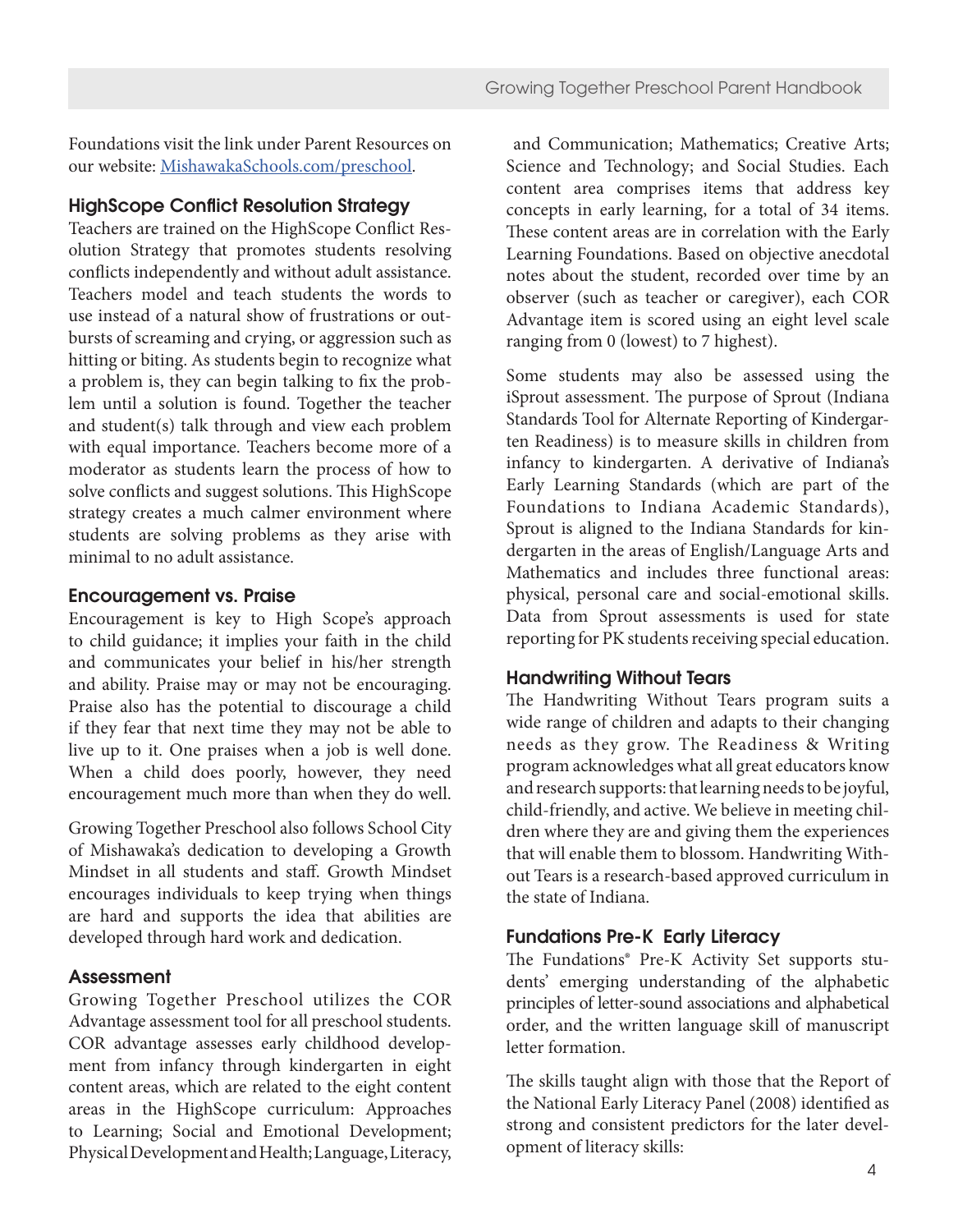- Knowledge of the names and sounds associated with printed letters
- Ability to manipulate the sounds of spoken language
- Ability to rapidly name letters, numbers, objects, or colors
- Ability to write isolated letters or one's name
- Ability to remember spoken information for a short time

The curriculum follows the same principles of instruction as other Wilson programs: it is explicit and systematic; interactive, incorporating multi-sensory instruction and motor memory learning; and offers ample opportunities for practice and feedback.

Explicit and direct instruction is conducted in a whole-class setting in the first semester and a combination of whole-class and small-group settings in the second semester.

#### Class Offerings:

**Growing Together Preschool Beiger Elementary School Three/Four's Class Offerings** *(Must be 3 by September 1, 2022)*

T, Th 9:00–11:30 a.m. \$120/month

W, F 9:00–11:30 a.m. \$120/month

T, W, Th 12:45–3:15 p.m. \$160/month

#### **Four/Five's Class Offerings**

*(Must be 4 by October 1, 2022)*

M, W, F 9:00 –11:30 a.m. \$160/mo.

T, W, TH 12:45 –3:15 p.m. \$160/month

M–F 9:00 –11:30 a.m. \$200/month

M–F 12:45 –3:15 p.m. \$200/month

#### **Growing Together Preschool LaSalle Elementary School Three/Four's Class Offerings:**

*(Must be 3 by September 1, 2022)*

M, T, W 8:30 –11:00 a.m. \$160/mo M, T, W 12:00 –2:30 p.m. \$160/mo.

#### **Four/Five's Class Offerings**

*(Must be 4 by October 1, 2022)*

M–F 8:30 –11:00 a.m. \$200/mo.

M–F 12:00 –2:30 p.m. \$200/mo.

M–F 8:30 a.m.–2:30 p.m. \$550/mo.

#### Registration

Registration Packets may be picked up in the Preschool Office at Beiger Elementary. The Registration Packet needs to be complete before we can accept your Registration. Registration must be accompanied by a non-refundable deposit of the first month's tuition.

#### Required Documents

Growing Together Preschool requires the following documents to be submitted in order to accept your registration: Child's Birth Certificate, Current Immunization Record, Student Registration Application, Emergency Contact Information, Children's and Hoosiers Immunization Registry, Discipline Acknowledgment, Photo Release/Media Consent, Acknowledgment of Parent Handbook.

#### What to Bring to School

Each student MUST bring the following items and have each day of attendance.

• A complete set of seasonally appropriate clothing for emergencies. This includes shirt, pants or shorts, undergarments, socks, and shoes. Please mark your student's name on each item with a permanent marker. (Should remain stored in the student's backpack)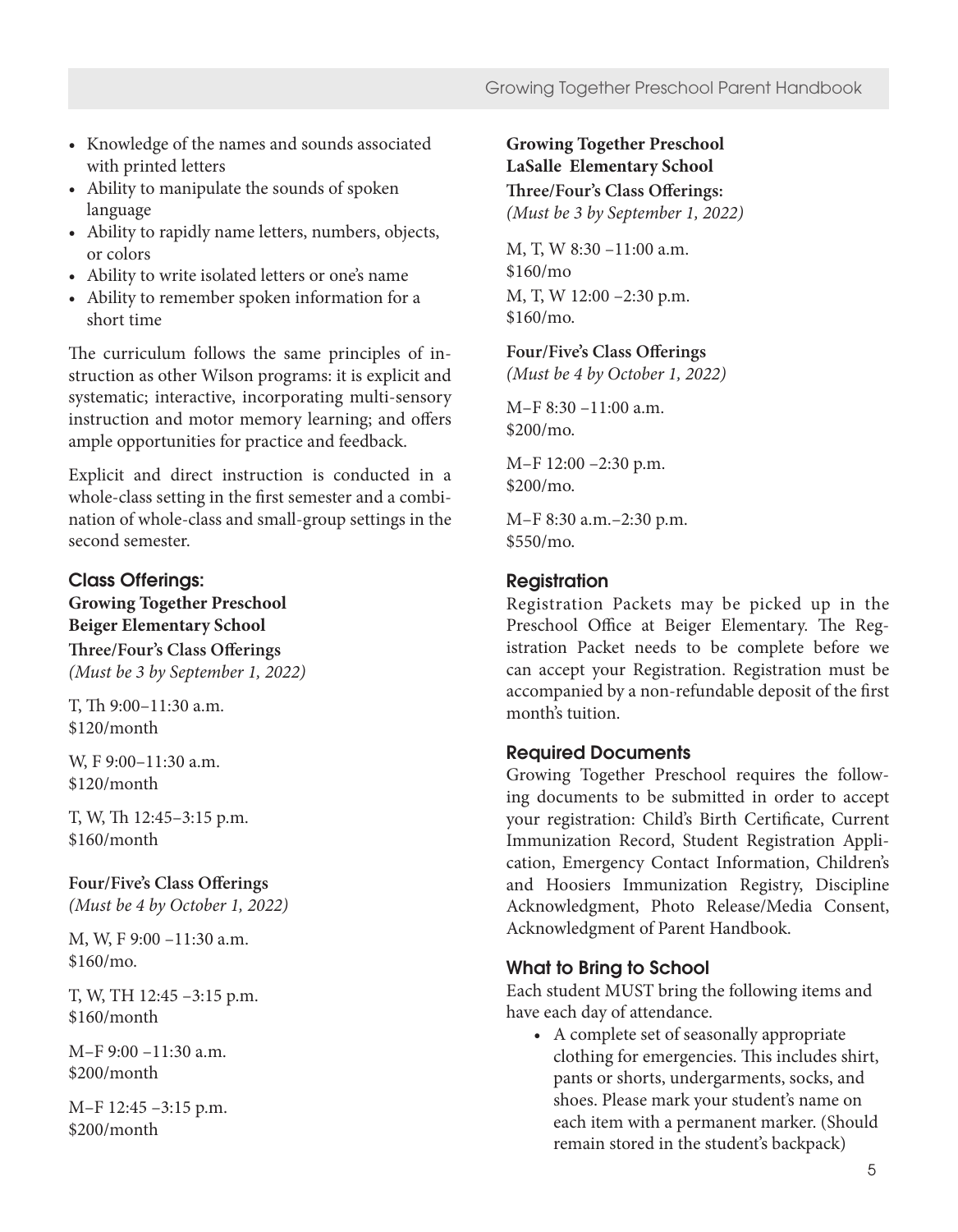- ° Jacket or sweatshirt during Fall and Spring
- ° Appropriate outer clothing for Winter
- ° Winter coat
- ° Boots
- ° Gloves or mittens
- ° Hat
- Disposable diapers or pull ups for students who are not potty-trained. Wipes will be provided.

**Please LABEL all items** with your student's name in permanent marker. Growing Together Preschool is not responsible for lost items.

#### Toy Policy

While we welcome books or tapes to be shared with the class, we ask that other toys be left at home. Exceptions are made for toys that may be needed to ease the transition (comfort items) into school or items that are pre-approved by the teacher.

#### Snacks and Meals

Growing Together Preschool is concerned about the food students eat and we adhere to the Child and Adult Care Food Program (CACFP), which consists of snacks and lunches that are low in sugar, feature whole grains, and contain limited preservatives. Students are welcome to bring a commercially prepared, sealed, nutritious snack to share with their entire class. Homemade food is not allowed per food program regulations.

Please include any allergies and/or dietary restrictions on the enrollment form. When possible, substitutions for snack will be made, but families may be required to provide an alternative snack that meets your student's dietary restrictions.

There are two rotating monthly snack menus, which include two snack components to be served per day. Serving sizes are determined based on guidelines for the Child and Adult Care Food Program (CACFP).

Through spontaneous conversation during snack/ lunch, students are encouraged to taste all food. Most of the time, students discover that they do indeed like something that they had thought they would not like. We do not force students to clean their plates, count how many bites they eat, or force them to try foods that are served to them.

Students are served all components of snack/lunch due to certification and CACFP requirements. Teachers use snack and meal time to talk about good nutrition and why we need to eat certain foods.

\*Please note that only the full day class at the LaSalle site, provides lunch. All other classes will be provided with one snack per day of attendance.

#### **Tuition**

Growing Together Preschool reserves the right to revise fees and/or policies after proper notification to parents/guardians. Growing Together Preschool payments are due by the 1st of the month. A late fee of \$25 will be charged to families that do not pay tuition by the 1st. Preschool monthly tuition already includes an adjustment for school breaks. The monthly tuition rates are not based upon a daily rate, and therefore no credits will be issued for inclement weather days or delayed start days. Payments can be made in advance. Families whose tuition is one month delinquent, will be unenrolled from Growing Together Preschool. Readmission is dependent upon full payment of the delinquent balance and availability of classroom openings. Exact cash, checks and money orders (made payable to School City of Mishawaka) are acceptable forms of payment. We do not accept credit or debit card payments at this time. Families that have delinquent tuition will be charged a late fee and then turned over to collections. The parent/guardian understands that he/she assumes all responsibility for collection agency and legal or court fees associated with the account, if that becomes necessary.

Parents/guardians are responsible to pay tuition regardless of your student's absence. Families that have delinquent tuition will be turned over to collections. The parent/ guardian understands that he/she assumes all responsibility for collection agency and legal or court fees associated with the account, if that becomes necessary.

There are opportunities for partial or whole funding through the Child Care and Development Fund or CCDF (also known as preschool vouchers) and On My Way Pre-K. If you are interested in more information and/or applying for either of these programs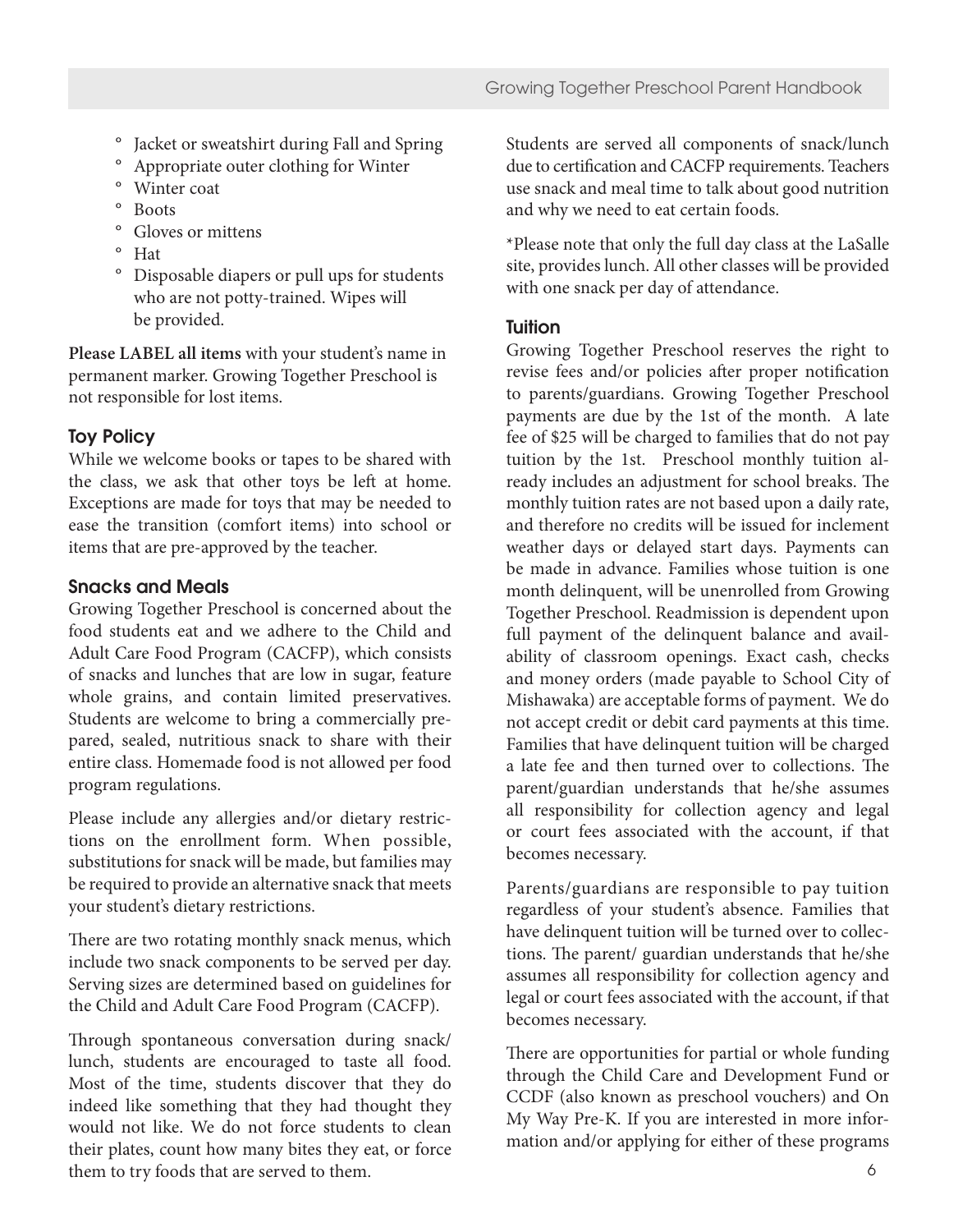visit in.gov/fssa/carefinder/on-my-way-pre-k/ or our Registration tab on our website at MishawakaSchools. com/preschool

#### Pickup Policy

Staff will discuss Pickup Procedures with parents at the beginning of the school year. It is expected that your child will be picked up promptly at the end of the school day. Late fees will be assessed when children are picked up after the scheduled end of class. This policy applies to all students enrolled in our program. A late pickup fee of \$1 per minute per child is payable if your child remains at school after the end of class. If you are not in the pickup line, you will be asked to enter the building and sign your child out with our staff. The pickup time will be logged and late fees assessed and billed to you.

If a parent has not arrived to pick up their child and cannot be reached by phone within 15 minutes of the end of class, we will call the emergency contacts listed on the emergency contact form. The Department of Child Protective Services and/or the Mishawaka Police Department will be contacted if parents cannot be contacted or do not arrive within 30 minutes after the end of class.

#### Authorization for Child Release

If someone other than the legal guardian will be picking up a student from Growing Together Preschool, written parental consent must be provided prior to the pick-up or the individual must be listed on the emergency contact form. Written parental consent should include the full name of the person and a phone number. Anyone picking up a student must be 18 years of age and will be required to show identification. No student will be released without written authorization from the parent. Parents may call in case of an emergency and the person will be allowed to pick up, for that day only.

Parents may revise their permanent authorized pick-up information/emergency contact form at the Growing Together Preschool office or by asking your student's teacher for a new emergency contact form. Parents must maintain up to date contact information. If an authorized person, including parents is

suspected of being intoxicated or impaired, staff will report to the local police agency.

If an individual is denied permission to pick up a student, a copy of the court order is required to be on file at Growing Together Preschool.

#### **Attendance**

Each classroom will maintain daily attendance records. Regular attendance and punctuality in arrival at school are vital to the educational process. The development of good attendance habits is an important learning behavior that will prove beneficial throughout your student's education.

If your student will be absent or late to preschool, please call the school. If your student will be absent for an extended period of time or your family is going on vacation, please notify your student's teacher in writing. Communication between school and home is vital in planning for your student's education.

#### Emergency Closings and Delay

If the school must be closed or the opening delayed because of inclement weather or other conditions, notification will take place through the School City of Mishawaka Facebook, School City of Mishawaka website, and School Messenger. Local radio and television stations will also be notified. Parents are responsible for knowing about emergency closings and delays. If schools are open, parents should determine whether or not their child can withstand the elements and attend school. In the event that there is a 2-hour delay, the morning preschool sessions will be canceled.

#### Virtual Learning

If any Indiana State Department or local government issues an order that public schools are not allowed to offer in person learning, students will be offered the opportunity to attend preschool virtually. Preschool tuition will be offered, for virtual instruction, at half the monthly cost of regular, in person classes. Each family, of students who have chosen to participate virtually, will receive an invitation from their child's classroom teacher with instructions on how to log into their virtual classroom.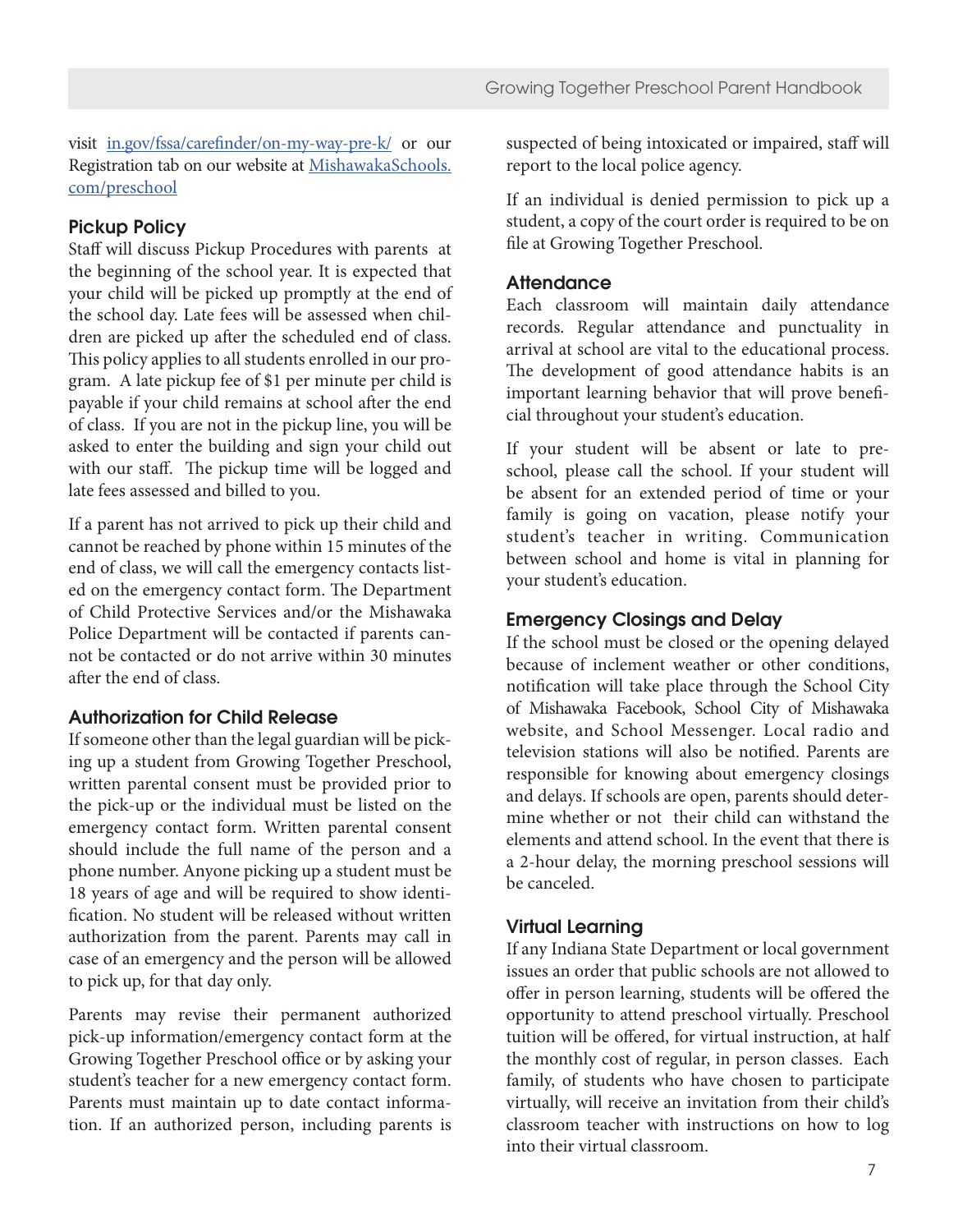#### eLearning Days

Growing Together Preschool will not be in session on any SCM eLearning Days. Special education services will be offered on eLearning days as they are written into the Individualized Education Program.

#### Temporary Preschool or Classroom Closure

We will follow the Indiana State and local Department of Health guidance in matters related to safety. Families will be notified by the preschool director by phone and email if a temporary closure is warranted.

#### **Tuition Adjustment Due to Temporary Closure**

If a preschool class is canceled for 5 cumulative days in a calendar month, the following month's tuition may be credited for the number of closure days on which your child would have attended.

#### Emergency Staffing Plan

#### **Maintaining Appropriate Staffing**

If a staff member is unavailable for work and appropriate staffing cannot be maintained, staff will contact Janice White, Director. She will be responsible for contacting replacement staff members. The staff member selected must meet the staffing requirements in order to maintain supervision requirements.

#### Notifying Parents

In the event of an emergency that prohibits appropriate staffing from being maintained, Janice White, Director will be responsible for notifying parents.

#### Child Care Resource and Referral Agency

In the event that emergency care is required, please call the Child Care Resource and Referral Agency through Early Childhood Alliance to assist in emergency care. The number is 1-219-757-1800.

#### Safety & Emergency Procedures

#### **Fire, Tornado and Safety Drills (Policy 8420)**

School City of Mishawaka complies with all fire safety laws and will conduct fire drills in accordance with State law. Specific instructions on how to proceed will be provided to students by their teachers who will be responsible for safe, prompt and orderly evacuation of the building.

Tornado drills will be conducted during the tornado season using procedures prescribed by the State.

The alarm system for tornadoes is different from the alarm system for fires. Students will be instructed on the procedures during a tornado drill.

Safety drills will be conducted once per year. Teachers will provide specific instruction on the appropriate procedure to follow in situations where students must be secured in their building rather than evacuated. These situations can include terrorist threat, a person in possession of a deadly weapon on school property, or other acts of violence.

#### Medications/Health Plans

**Medications at School (Policy 5330)**

- Nonprescription medicine
	- ° Requires the written consent of the parent.
	- ° Form A, Authorization to Administer Medication must be used for this written authorization.
		- The form is available on the School City of Mishawaka website.
	- ° Non-prescription medication must be in its original container.
- Prescription Medicine
	- ° No prescribed medication will be admin istered to a student without the written prescription from the student's physician accompanied by the written authorization of the parent.
	- ° Must be in a prescription container labeled with the student's name and exact dosage instructions.
- Medication administered at school must be brought to school by a parent or guardian.
- In some instances, it is necessary to create a student health plan. These are developed with the assistance of the school nurse and all necessary staff training is provided by the school nurse. All medical documentation will be kept on file in the Health Office and must be renewed each school year.

#### Student Illness or Injury

If a student becomes ill or is injured at school, the student will be sent to the Health Office to be assessed. Students may be sent home for illness at the discretion of the school nurse following SCM Guidelines Policy #8453. If it is determined that the student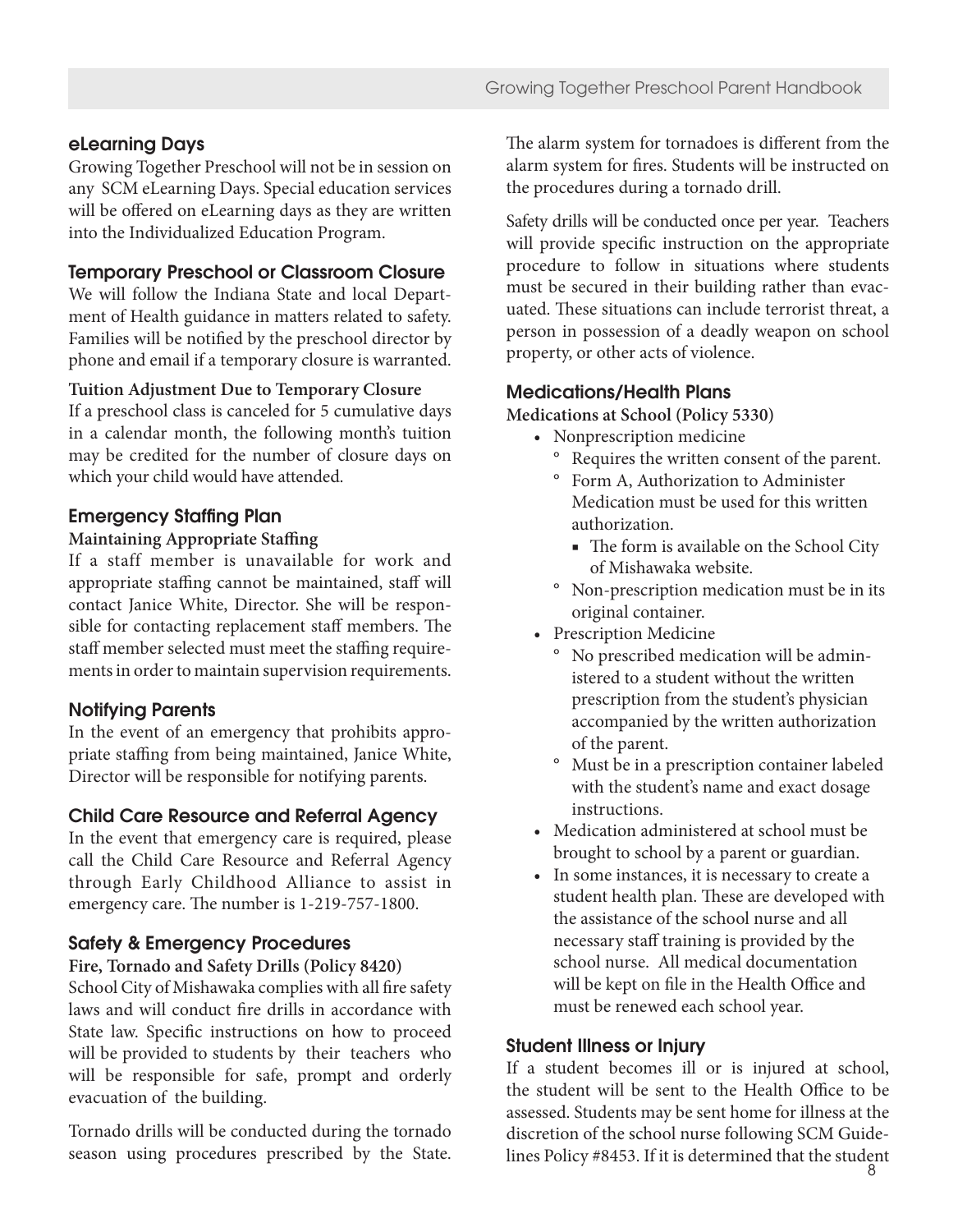needs to be sent home or requires emergency treatment, the student will only be released to parents/ guardians or the persons designated on the student enrollment/emergency contact forms. It is vitally important that the information on these cards be as accurate and as up-to-date as possible. Students will not be released from school for health reasons until a parent has been contacted and permission has been obtained for the student to leave. In cases of accident or serious illness if the school is unable to reach parents or the emergency contact, the school will notify emergency personnel for treatment and/or transport.

#### COVID-19 Guidance

All staff and students will be required to wear a mask that covers the nose and mouth while on SCM property.

If your child exhibits any COVID like symptoms (listed below), the student must stay home and report illness to the school. You will be required to call the school nurse for further guidance on how long your child is to remain home.

- Beiger School Nurse: 254-4700 x4702
- LaSalle School Nurse: 254-4800 x4802

Students and Staff should recognize the following COVID-19-related symptoms:

- A fever of 100.4 or higher
- Sore throat
- Diarrhea, nausea, vomiting or abdominal pain
- New onset of severe headache, especially with a fever
- New loss of taste or smell
- New uncontrolled cough that causes difficulty breathing (for students with chronic allergic/ asthmatic cough, a change in their cough from baseline)

All Students and staff are expected to conduct an at-home self-screening/monitoring for COVID-19 related symptoms prior to leaving their home on a daily basis.

Students and staff exhibiting symptoms of COVID-19, without being otherwise explained, or in a household with a confirmed positive case or has been exposed to an individual who has tested positive to COVID-19 are prohibited from coming to school/work, and if they do come to school they will be sent home immediately.

Students and employees exhibiting symptoms of COVID-19, or in a household with a confirmed positive case or who have been exposed to an individual who has tested positive for COVID-19 are to remain at home and seek medical guidance/care.

Student/staff will be required to be fever free for 24 hours without use of fever reducing medication before returning to school.

Growing Together Preschool follows guidance from St. Joseph County Health Department.

#### Communicable Diseases/Fever (Policy 8453)

- Any student with a fever of 100 degrees or above should be kept home until they are fever free without the use of fever-reducing medication for 24 hours.
- Students should also have no signs of vomiting or diarrhea for 24 hours prior to returning to school.
- If a student has a communicable disease that is transmittable through normal school contacts, poses a substantial threat to the health and safety of the school community, or is infested with parasites, the school nurse may send the student home.
	- The nurse will communicate with the student's parent, and describe the nature of the illness or infestation.
	- ° The student may return to school when the following criteria are met:
		- The student's return to school meets the guidelines in the current edition of the Indiana State Department of Health Communicable Disease Reference Guide for Schools.
		- A doctor's letter stating it is safe for the student to be readmitted is provided.

An incident report will be written and sent home if a student is injured while at school, and requires care from preschool staff or the nurse. A phone call to parent will be made for any injury to a student's head.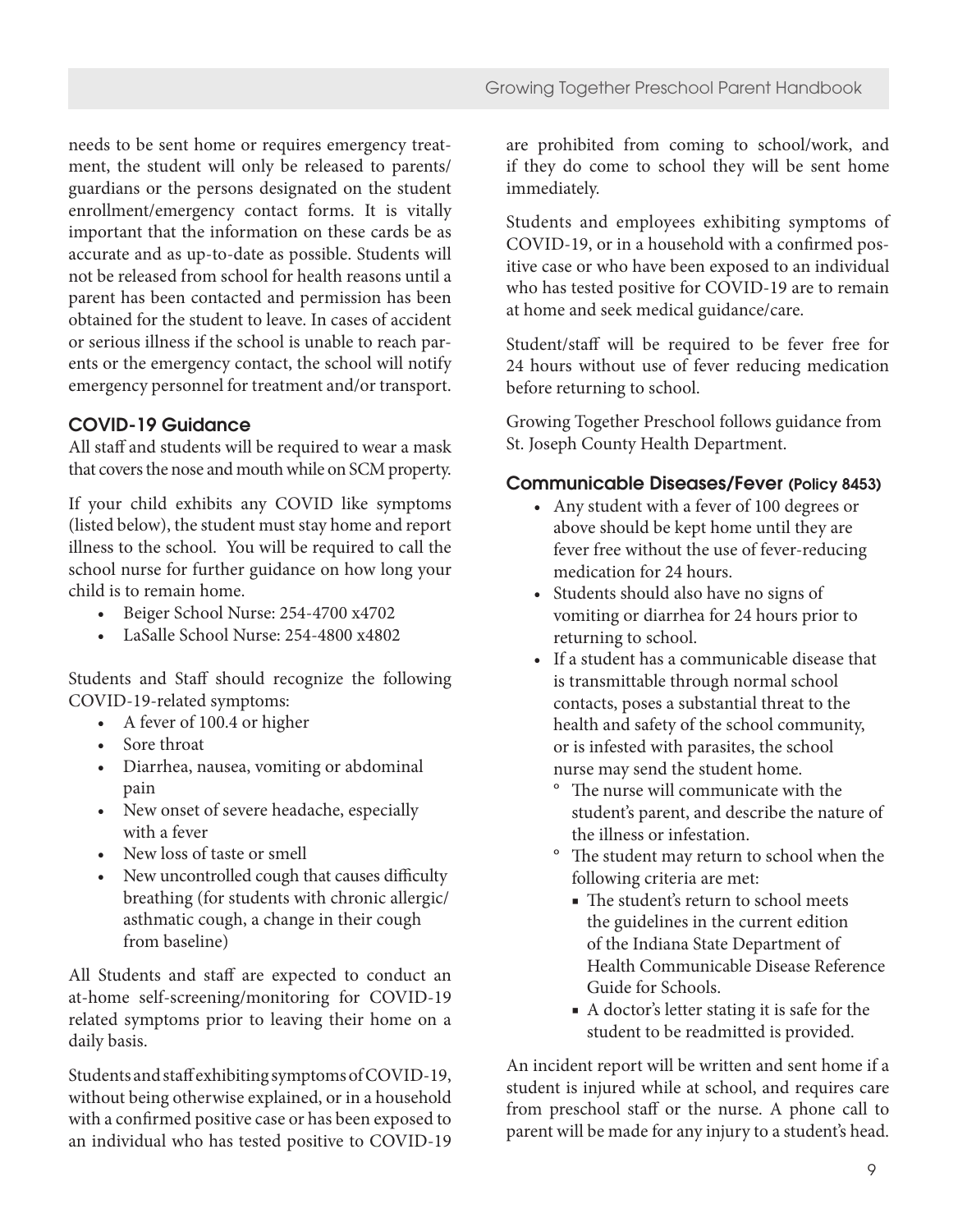#### Safe Conditions Policy

- **Care and Supervision:** All students will be supervised by at least one qualified caregiver and the minimum required student: staff ratios will be maintained, at all times.
	- ° Student: Staff Ratios
		- 3/4-year-old classes- 10:1 with a max of 20 students
		- 4/5-year-old classes- 12:1 with a max of 24 students
	- ° Growing Together Preschool strives to maintain a lower student: staff ratio by providing additional staff members in each classroom, as needed.
		- In the event of an emergency in which we are unable to maintain appropriate staffing requirements, the emergency staffing plan will be followed.
			- This plan is posted in each classroom.
- **Safety during repairs and remodeling**: Signs will be posted around the building and areas will be avoided, at any time that repairs or remodeling are taking place.
	- ° Any repairs or remodeling that would be unsafe for students will take place during a time, when preschool is not in session.
- **Safety inside of the facility:**
	- ° Designated staff members (Lead Teacher) will check the classroom for any possible safety hazards before class starts each day.
	- ° All electrical outlets that are at student's level are covered with appropriate electrical outlet covers.
	- ° Any broken toys or furnishings that pose a threat will be removed.
	- ° Students will be supervised outside of the classroom, when climbing stairs.
- **Safety outside of the facility:**
	- ° Designated staff members (Program Assis tants) will check the safety of the outside playground equipment each day prior to students entering the playground.
	- ° Staff will:
		- Report any items that pose a possible safety hazard for students to maintenance/custodial staff and students will not be permitted to use playground

 equipment until hazards have been removed/remedied.

- Follow universal precautions in handling any sharp equipment or bodily fluids.
- **Routine Classroom Cleaning:**
	- ° Cleaning/Sanitizing/Disinfecting
		- Classroom staff will use approved disin fecting wipes to wipe down tables before and after snack and after any messy play at the table.
		- Approved disinfecting wipes are used by manufacturer directions.
		- Staff will use approved 3M #34 Food Grade cleaner for tables, when children are not present.
		- Staff will have used approved 3M #40 Disinfectant to clean/disinfect diaper changing tables and general classroom items, including toys, cubbies, door handles, etc.
- ° Staff will use soap and water to remove visible dirt then rinse with clean water.
- Students will follow hand washing procedures before and after snack, after blowing nose or sneezing into hand, after messy play, and after using the restroom.
- ° Custodial staff will follow OSHA regulations in cleaning the classrooms at the end of the day.
- ° Cloth toys and dress-up toys will be laun dered weekly or more often, as needed.
- Furniture, rugs, and carpeting in all areas will be vacuumed daily.
- Hard floors will be swept and mopped per custodial requirements, daily.
- ° Bathrooms will be cleaned daily or more often, if necessary.
	- Toilet seats will be cleaned and sanitized, at least daily, and as needed.
- ° General cleaning of the entire preschool class rooms will be done as needed.
	- Wastebaskets (with disposable liners) will be available to students and staff and will be emptied when full.
	- Door handles and faucets are cleaned at least daily, and more often when students/ staff are ill.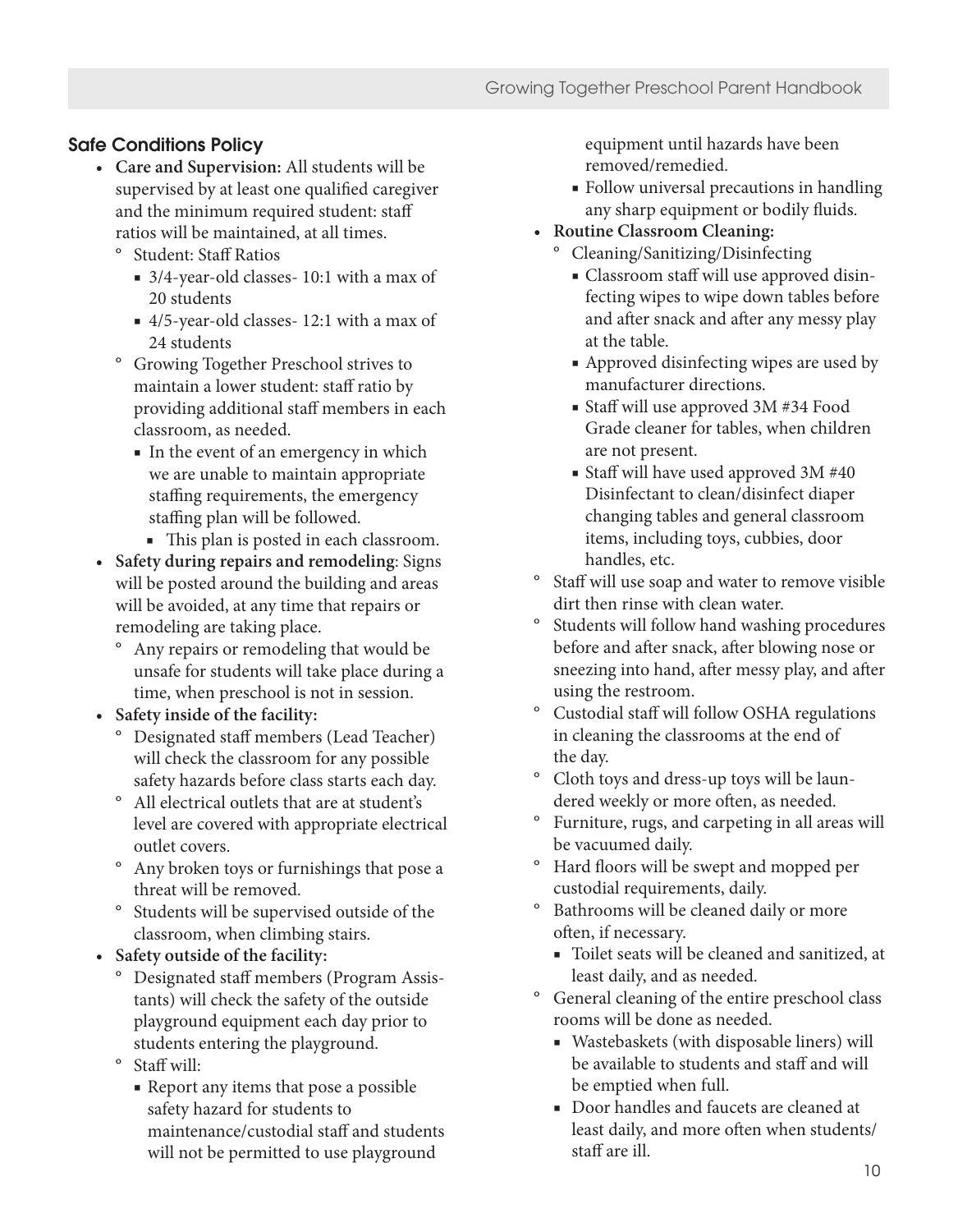- Regular cleaning and sanitation will in crease if there is an outbreak of a contagious infection or disease in setting.
- Schedule of using approved sanitation and disinfectant solutions
	- ° Tables used for eating will be cleaned with soap and water, rinsed, and then sprayed with approved 3M #34 Food Grade cleaner, at the end of each day, per directions printed on the label.
		- Staff will use Clorox wipes, when students are present.
	- ° Mouthed toys, including machine washable toys and cloth books, will be washed, rinsed, and sanitized in between use by different students.
		- A system of ongoing rotation of mouthed toys will be implemented (i.e. a labeled "mouthed toy" bin).
	- ° Toys (that are not mouthed toys) will be washed, rinsed, sanitized and air-dried, at least weekly.
	- ° Cubbies will be washed, rinsed, and sanitized weekly.
	- ° Water tables will be emptied and sanitized after each use or more often, as needed.
		- Students will wash hands before and after play and be closely supervised.
- **Communication Plan for Staff and Parents:**
	- ° Staff and volunteers will receive a written copy of this policy in their orienta tion packets before beginning work. Training will be provided on cleaning and sanitation guidelines and procedures, at the time of employment, and when necessary.

#### Outside Play

The students will go outside everyday depending on weather. We will determine if the children should go outside on a day to day basis based on the conditions that day such as the temperature and wind chill factor. We will only go outside when the temperature, including the wind chill, is  $25<sup>*</sup>$  or above, per Paths to Quality. Please send your child with a coat, hat and gloves each day so that they will be prepared for the outside weather, including snow.

We use caution taking students when outside temperatures are above 90\*. Families may send a water bottle labeled with their child's name to school each day to be taken outside.

#### **Discipline**

It is very important that a child's development is nurtured through caring, patience, and understanding. There may be instances, however, when staff will be required to work through challenging behaviors with students. Growing Together Preschool will follow the School City of Mishawaka Code of Conduct, in addition to The Office of Early Childhood and Out-of-School Learning Suspension and Expulsion Policy (#5702).To view the policy visit the link under Parent Resources on our website: MishawakaSchools.com/preschool.

In addition, in response to challenging behaviors, staff will:

- Support children's social and emotional development
- Utilize the 6 steps in Resolving Conflict (Taken from HighScope curriculum)
	- 1. Approach calmly, stopping any hurtful actions.
		- Place self between the children, on their level.
		- Use a calm voice
		- Remain Neutral
	- 2. Acknowledge children's feelings.
		- Let children know you will need to hold any object/toy in question.
	- 3. Gather information about what happened.
	- 4. Restate the problem.
	- 5. Ask for ideas for solutions and choose one together.
		- Encourage children to think of a solution.
	- 6. Be prepared to give follow-up support.
		- Stay near the children.

If challenging behaviors remain ongoing, over a period of time, staff will:

- Contact parents through either verbal and/or written communication.
- Contact the Director for consultation with the behavior team.
	- ° The behavior team may decide to collect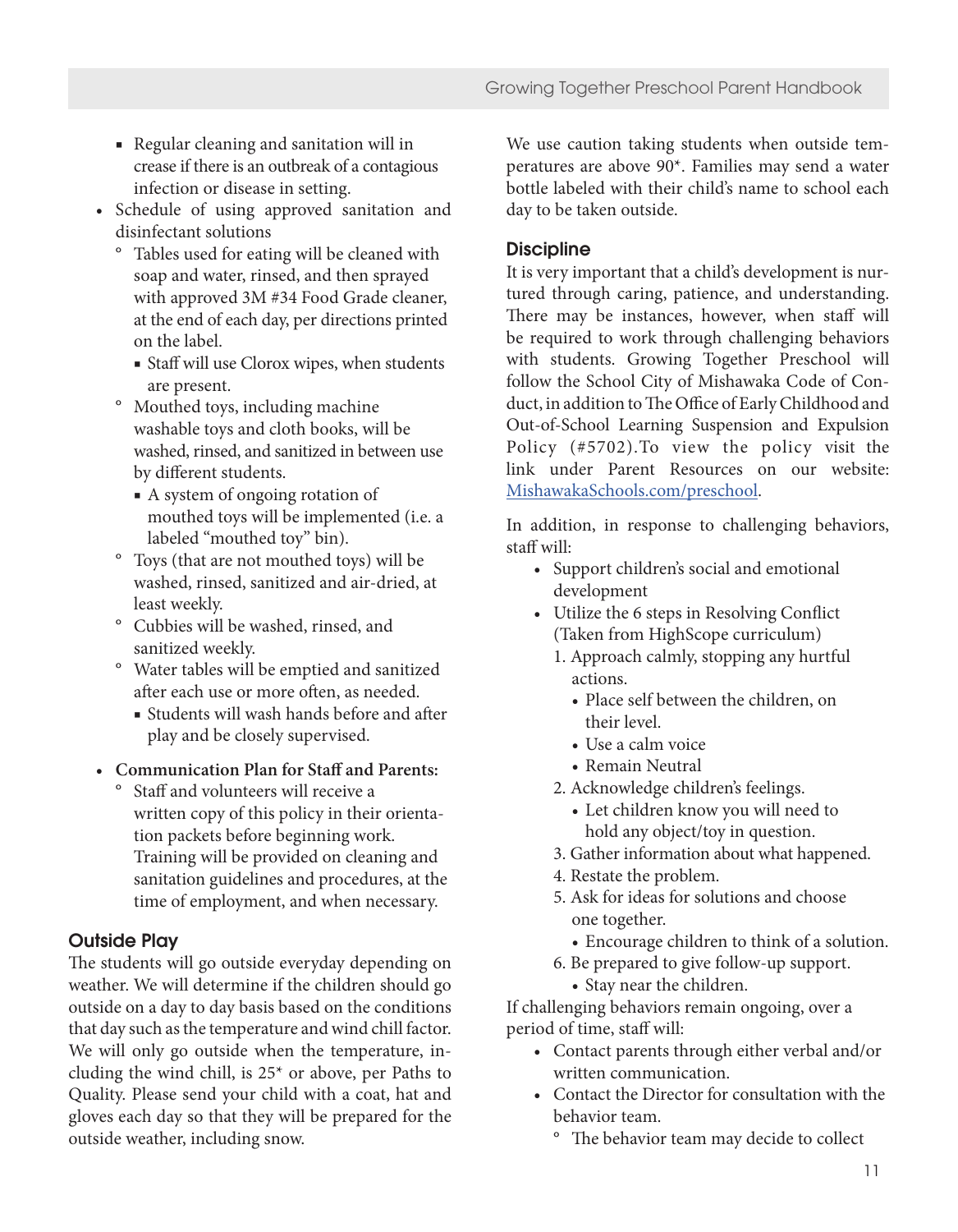data from all who work with the child, including parents

- ° Once data is collected, if determined necessary, a Positive Behavior Intervention Plan may be developed.
- Support the family in identifying potential outside resources.

In response to challenging behaviors, staff will not use:

- "Time-Out"
- Physical punishments, even if requested by the parent
- Threats or bribes
- Depriving your child of food or other basic needs
- Humiliation or isolation
- Public reward systems

In the event that a serious safety threat exists and is not able to be addressed with reasonable modifications and/or the use of positive behavior supports and strategies, School City of Mishawaka administrators may exclude students from attending Growing Together Preschool, as a last resort.

#### Calming Area

Every classroom has a calming area that provides a child a place to calm down and take a break. Each one is a designated area with the sole purpose of being a safe space for a child to go to when they are feeling anxious, stressed, mad, sad, nervous or any big emotion. It provides children with a place to let go of strong emotions and begin to feel calm and ready to engage with others again. Learning how to solve problems and self-regulate emotions are very important life skills for children to learn. The calming area is never used as punishment, it is not time out, it is used as a teaching tool to support the social-emotional needs of children.

#### Questions/Concerns

We understand that there may be an occasion when a problem or concern arises. A grievance/concern can be submitted by a parent/guardian to the Director. The Director will contact you as soon as possible to discuss the issue. Questions or concerns can also be communicated via Email and/or phone call. Please contact the director by phone at 254-4711 for questions that

require immediate assistance. In the event that the director cannot be reached in an emergency, please contact the Beiger Elementary office at 254-4700 and the school secretary will assist you.

#### **Celebrations**

Because friends are such an important part of our program and our lives, Growing Together Preschool will celebrate friends and friendship by having a party on/around Valentine's Day. Families are welcome to donate snacks and paper products that are prepackaged and store bought as requested by the classroom teacher.

Birthdays are a special day and will be celebrated during class. Families are welcome to bring in a store bought, wrapped birthday snack for the whole class. A healthy component to snack will be offered in addition to any birthday snacks.

Individual classrooms may also have celebrations associated with current studies/projects. Parents will be notified by letter of upcoming parties/celebrations.

#### Religious Holidays

Growing Together Preschool is a multicultural program, committed to serving students of many different religious and ethnic backgrounds. Our program strives to be sensitive and respectful to all ethnic/religious groups. While teachers will not single out one religion during a holiday, we will explain and answer questions in a developmentally appropriate way, including what the meaning of that religious holiday is to different cultures. We encourage students to share with the class regarding how their family celebrates. If you do not wish for your student to participate in any holiday activities and/ or discussions, please provide a written note to the classroom teacher indicating which holidays you do not want your student to participate in.

#### Parent and Family Involvement

Growing Together Preschool encourages an active and positive relationship between school staff and families. We feel it is vital to communicate regularly with parents and involve parents/families in school activities. We communicate and involve families in the program through monthly newsletters, family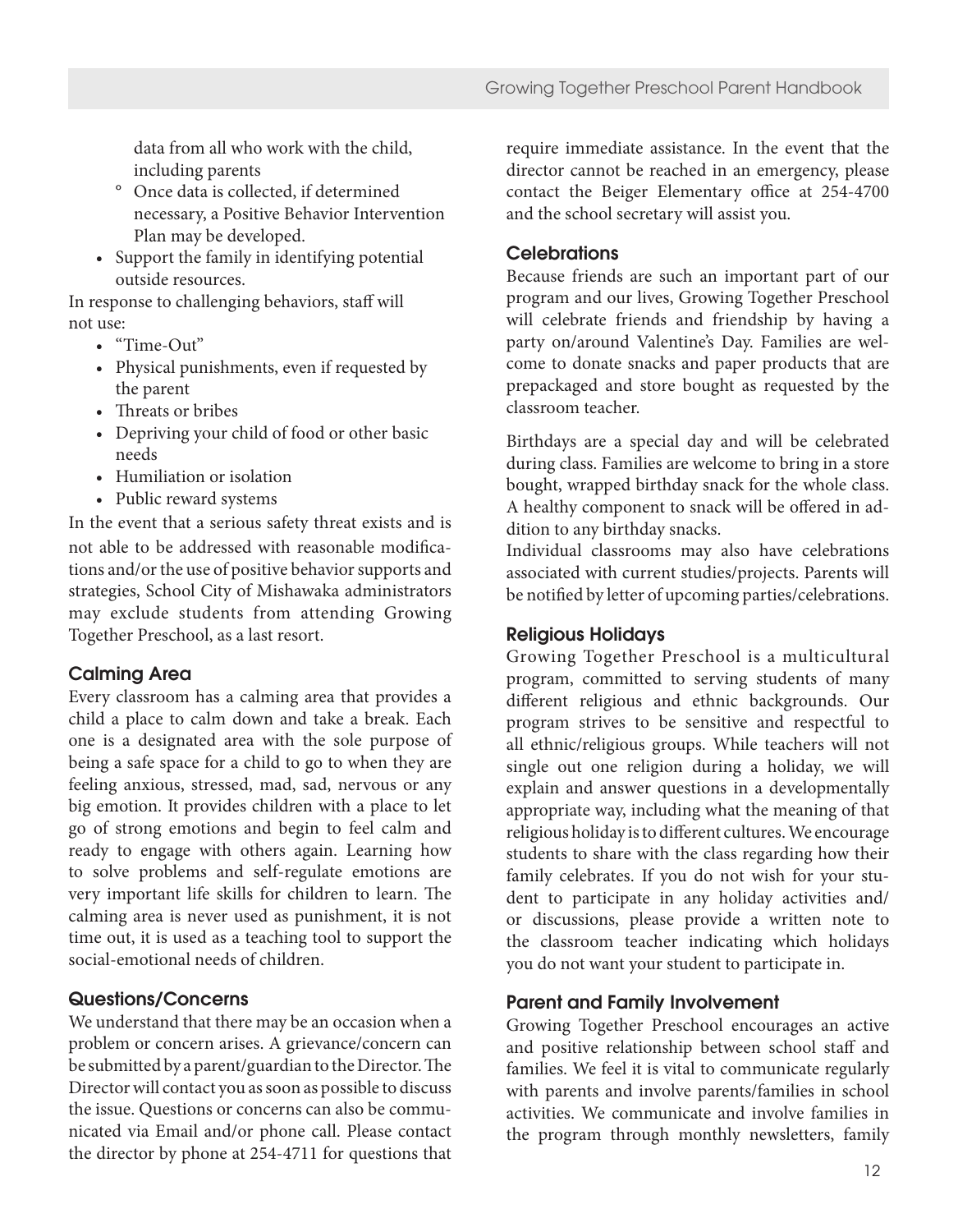engagement activities, parent meetings, parentteacher conferences and our standing invitation to help in the classroom as special guest readers or as parent helpers. Parents are always welcomed and encouraged to spend time in their child's classroom. Parents who wish to participate in classroom activities will need to have a background check completed in the main office that requires a previously scheduled appointment. Please stop in at the Elementary School Office to complete the required background check form.

#### Parent-Teacher Conferences

Parent-Teacher Conferences are scheduled one time per year following the School City of Mishawaka schedule. Parent-Teacher conferences are 15 minutes long and will include an overview of your student's present performance. Teachers will review anecdotal notes, student progress in academic and social emotional areas, and answer any questions. If parents would like to have a conference at a time other than the scheduled conference times, please make arrangements with your child's teacher.

#### Reporting of Child Abuse and Neglect

Growing Together Preschool is required by Indiana State Law (IC 31-33-5-1) to report any cases of suspected child abuse or neglect to the Department of Child Services. All Growing Together Preschool Teachers receive annual training regarding the signs of child abuse and neglect. Abuse Hotline Phone # 1-800-800-5556.

#### **Confidentiality**

Growing Together Preschool teachers will be privileged to confidential information as they work with students and families. A strict confidentiality policy is in place in order to ensure privacy for students and families is maintained. Information regarding students will only be shared with appropriate family and staff members.

#### Photo Release Information

Growing Together Preschool and School City of Mishawaka are proud to share good news about our students, programs, and events. The school corporation encourages media coverage so that the community may learn about the great things that students and staff are doing.

During the school year, Growing Together Preschool staff and/or School City of Mishawaka staff may want to photograph or videotape your student. Information that would potentially be shared for the purpose of media coverage includes, but is not limited to: student's photo, name, grade, age, videos, and images. If you DO NOT want your child to be included in media coverage, corporation publications, websites and social media please contact the Growing Together Preschool office and complete the MEDIA DENIAL form. Without a MEDIA DENIAL form on file, it will be assumed that you have granted permission for your child to appear in videos and/or photographs for (social)media usage.

Thank you for your cooperation in helping us highlight the good work and efforts of our learners and instructors.

#### Policy on Alcohol, Tobacco, Firearms, Illegal Substances

The use of tobacco, and use or possession of alcohol, illegal substances and firearms is prohibited on school property.

#### Right to Revise Handbook and Policies

Growing Together Preschool reserves the right to revise Handbook and add/revise any policies with advance notice to parents.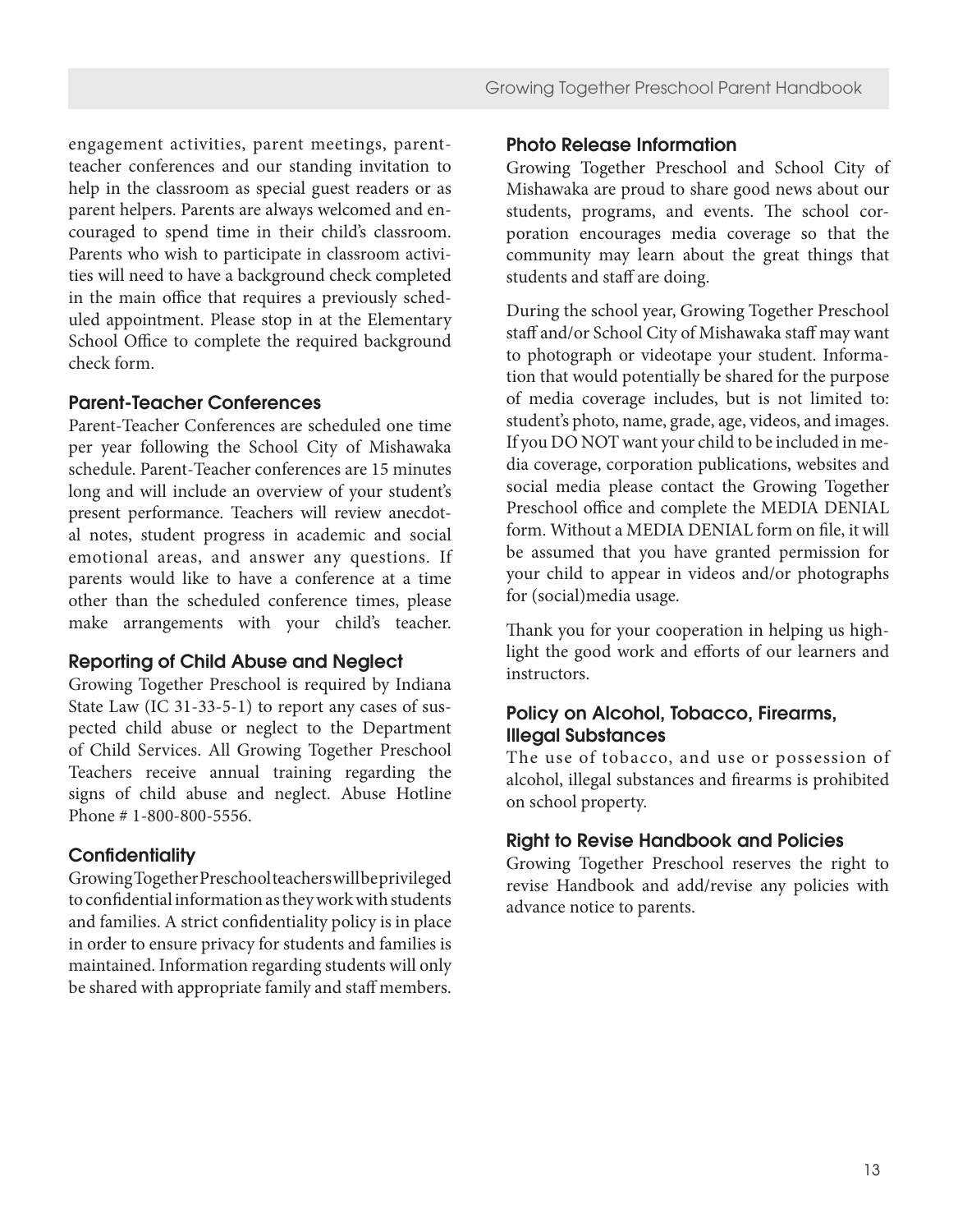

## Acknowledgment of Receipt of Parent Student Handbook

I have received a copy of the 2022-2023 Growing Together Preschool Parent Student **Handbook** and I understand that I have an obligation to read and become familiarized with the content cited in this handbook. I understand the Policies and Guidelines are updated periodically and may change from time to time. I understand that any such changes that may occur during the 2022–2023 school year supersede the policies in this document. I understand that updated policies will be communicated in print form.

Student's Name: \_\_\_\_\_\_\_\_\_\_\_\_\_\_\_\_\_\_\_\_\_\_\_\_\_\_\_\_\_\_\_\_\_\_\_\_\_\_\_\_\_\_\_\_\_\_\_\_\_\_\_\_\_\_\_\_\_\_\_\_\_\_\_\_\_

Preschool Site: □ Beiger □ LaSalle

\_\_\_\_\_\_\_\_\_\_\_\_\_\_\_\_\_\_\_\_\_\_\_\_\_\_\_\_\_\_\_\_\_\_\_\_\_\_\_\_\_\_\_\_\_\_\_\_\_\_\_ \_\_\_\_\_\_\_\_\_\_\_\_\_\_\_\_\_\_\_\_\_\_

Parent/Guardian Signature **Date** Date Date